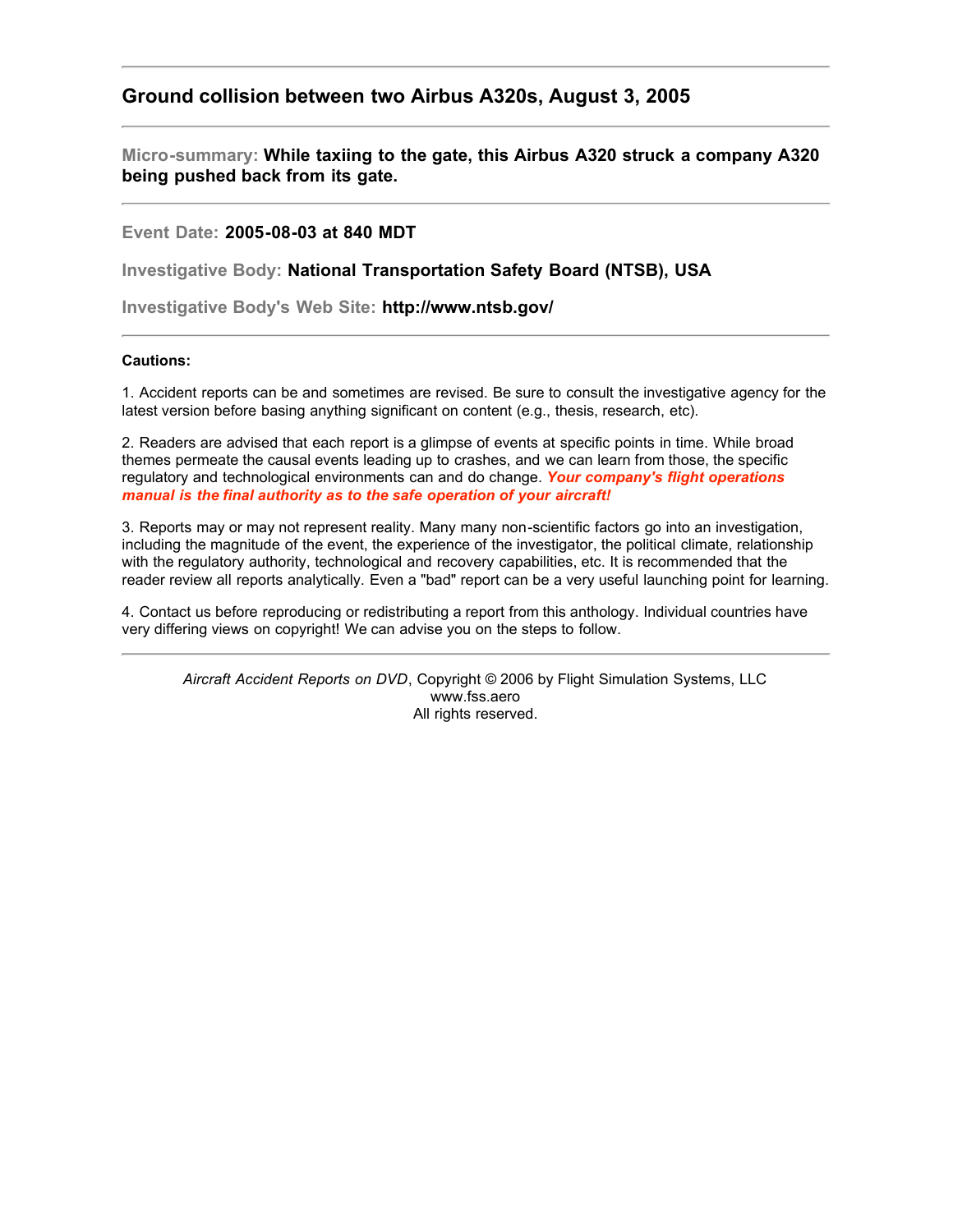| <b>TRANSA</b><br>National Transportation Safety Board                                                                                                                                                                                                                                                                                                                                                                                                                                                                                                                                                                                                                                                                                                                                                                                                                                                                                                                                                                                                                                                                                                                                                                                                                                                                                                                                                                                                                                                                                                                                                                                                                                                                                                                                                                                                                                                                                                                                                                                                                                                                                                                                                                                                                                                                                                                                                                                                                                                                                                                                                                                                                                                                                                                                                                                                                                                                                                                                                                                                                                          |                                                            |  | NTSB ID: DFW05IA200A        |                                  | Aircraft Registration Number: N496UA |                            |                  |  |  |  |
|------------------------------------------------------------------------------------------------------------------------------------------------------------------------------------------------------------------------------------------------------------------------------------------------------------------------------------------------------------------------------------------------------------------------------------------------------------------------------------------------------------------------------------------------------------------------------------------------------------------------------------------------------------------------------------------------------------------------------------------------------------------------------------------------------------------------------------------------------------------------------------------------------------------------------------------------------------------------------------------------------------------------------------------------------------------------------------------------------------------------------------------------------------------------------------------------------------------------------------------------------------------------------------------------------------------------------------------------------------------------------------------------------------------------------------------------------------------------------------------------------------------------------------------------------------------------------------------------------------------------------------------------------------------------------------------------------------------------------------------------------------------------------------------------------------------------------------------------------------------------------------------------------------------------------------------------------------------------------------------------------------------------------------------------------------------------------------------------------------------------------------------------------------------------------------------------------------------------------------------------------------------------------------------------------------------------------------------------------------------------------------------------------------------------------------------------------------------------------------------------------------------------------------------------------------------------------------------------------------------------------------------------------------------------------------------------------------------------------------------------------------------------------------------------------------------------------------------------------------------------------------------------------------------------------------------------------------------------------------------------------------------------------------------------------------------------------------------------|------------------------------------------------------------|--|-----------------------------|----------------------------------|--------------------------------------|----------------------------|------------------|--|--|--|
| <b>FACTUAL REPORT</b>                                                                                                                                                                                                                                                                                                                                                                                                                                                                                                                                                                                                                                                                                                                                                                                                                                                                                                                                                                                                                                                                                                                                                                                                                                                                                                                                                                                                                                                                                                                                                                                                                                                                                                                                                                                                                                                                                                                                                                                                                                                                                                                                                                                                                                                                                                                                                                                                                                                                                                                                                                                                                                                                                                                                                                                                                                                                                                                                                                                                                                                                          |                                                            |  | Occurrence Date: 08/03/2005 |                                  |                                      | Most Critical Injury: None |                  |  |  |  |
| ÁVIATION                                                                                                                                                                                                                                                                                                                                                                                                                                                                                                                                                                                                                                                                                                                                                                                                                                                                                                                                                                                                                                                                                                                                                                                                                                                                                                                                                                                                                                                                                                                                                                                                                                                                                                                                                                                                                                                                                                                                                                                                                                                                                                                                                                                                                                                                                                                                                                                                                                                                                                                                                                                                                                                                                                                                                                                                                                                                                                                                                                                                                                                                                       |                                                            |  | Occurrence Type: Incident   |                                  | Investigated By: NTSB                |                            |                  |  |  |  |
| Location/Time                                                                                                                                                                                                                                                                                                                                                                                                                                                                                                                                                                                                                                                                                                                                                                                                                                                                                                                                                                                                                                                                                                                                                                                                                                                                                                                                                                                                                                                                                                                                                                                                                                                                                                                                                                                                                                                                                                                                                                                                                                                                                                                                                                                                                                                                                                                                                                                                                                                                                                                                                                                                                                                                                                                                                                                                                                                                                                                                                                                                                                                                                  |                                                            |  |                             |                                  |                                      |                            |                  |  |  |  |
| Time Zone<br><b>Nearest City/Place</b><br>Local Time<br><b>State</b><br>Zip Code                                                                                                                                                                                                                                                                                                                                                                                                                                                                                                                                                                                                                                                                                                                                                                                                                                                                                                                                                                                                                                                                                                                                                                                                                                                                                                                                                                                                                                                                                                                                                                                                                                                                                                                                                                                                                                                                                                                                                                                                                                                                                                                                                                                                                                                                                                                                                                                                                                                                                                                                                                                                                                                                                                                                                                                                                                                                                                                                                                                                               |                                                            |  |                             |                                  |                                      |                            |                  |  |  |  |
| Denver                                                                                                                                                                                                                                                                                                                                                                                                                                                                                                                                                                                                                                                                                                                                                                                                                                                                                                                                                                                                                                                                                                                                                                                                                                                                                                                                                                                                                                                                                                                                                                                                                                                                                                                                                                                                                                                                                                                                                                                                                                                                                                                                                                                                                                                                                                                                                                                                                                                                                                                                                                                                                                                                                                                                                                                                                                                                                                                                                                                                                                                                                         | CO                                                         |  | 80249                       |                                  |                                      |                            |                  |  |  |  |
| Airport Proximity: On Airport                                                                                                                                                                                                                                                                                                                                                                                                                                                                                                                                                                                                                                                                                                                                                                                                                                                                                                                                                                                                                                                                                                                                                                                                                                                                                                                                                                                                                                                                                                                                                                                                                                                                                                                                                                                                                                                                                                                                                                                                                                                                                                                                                                                                                                                                                                                                                                                                                                                                                                                                                                                                                                                                                                                                                                                                                                                                                                                                                                                                                                                                  | Distance From Landing Facility:<br>Direction From Airport: |  |                             |                                  |                                      |                            |                  |  |  |  |
| <b>Aircraft Information Summary</b>                                                                                                                                                                                                                                                                                                                                                                                                                                                                                                                                                                                                                                                                                                                                                                                                                                                                                                                                                                                                                                                                                                                                                                                                                                                                                                                                                                                                                                                                                                                                                                                                                                                                                                                                                                                                                                                                                                                                                                                                                                                                                                                                                                                                                                                                                                                                                                                                                                                                                                                                                                                                                                                                                                                                                                                                                                                                                                                                                                                                                                                            |                                                            |  |                             |                                  |                                      |                            |                  |  |  |  |
| Aircraft Manufacturer                                                                                                                                                                                                                                                                                                                                                                                                                                                                                                                                                                                                                                                                                                                                                                                                                                                                                                                                                                                                                                                                                                                                                                                                                                                                                                                                                                                                                                                                                                                                                                                                                                                                                                                                                                                                                                                                                                                                                                                                                                                                                                                                                                                                                                                                                                                                                                                                                                                                                                                                                                                                                                                                                                                                                                                                                                                                                                                                                                                                                                                                          |                                                            |  | Model/Series                |                                  |                                      |                            | Type of Aircraft |  |  |  |
| Airbus                                                                                                                                                                                                                                                                                                                                                                                                                                                                                                                                                                                                                                                                                                                                                                                                                                                                                                                                                                                                                                                                                                                                                                                                                                                                                                                                                                                                                                                                                                                                                                                                                                                                                                                                                                                                                                                                                                                                                                                                                                                                                                                                                                                                                                                                                                                                                                                                                                                                                                                                                                                                                                                                                                                                                                                                                                                                                                                                                                                                                                                                                         |                                                            |  | A320-232                    |                                  |                                      |                            | Airplane         |  |  |  |
| Sightseeing Flight: Yes                                                                                                                                                                                                                                                                                                                                                                                                                                                                                                                                                                                                                                                                                                                                                                                                                                                                                                                                                                                                                                                                                                                                                                                                                                                                                                                                                                                                                                                                                                                                                                                                                                                                                                                                                                                                                                                                                                                                                                                                                                                                                                                                                                                                                                                                                                                                                                                                                                                                                                                                                                                                                                                                                                                                                                                                                                                                                                                                                                                                                                                                        |                                                            |  |                             | Air Medical Transport Flight: No |                                      |                            |                  |  |  |  |
| Narrative                                                                                                                                                                                                                                                                                                                                                                                                                                                                                                                                                                                                                                                                                                                                                                                                                                                                                                                                                                                                                                                                                                                                                                                                                                                                                                                                                                                                                                                                                                                                                                                                                                                                                                                                                                                                                                                                                                                                                                                                                                                                                                                                                                                                                                                                                                                                                                                                                                                                                                                                                                                                                                                                                                                                                                                                                                                                                                                                                                                                                                                                                      |                                                            |  |                             |                                  |                                      |                            |                  |  |  |  |
| Brief narrative statement of facts, conditions and circumstances pertinent to the accident/incident:<br>On August 3, 2005, at 0840 mountain daylight time, an Airbus A320-232 airplane, N496UA, operated by<br>United Airlines d/b/a Ted Airlines, sustained minor damage to its left winglet when it struck the<br>tail cone of another Airbus A320-232, N472UA, d/b/a Ted Airlines, while taxiing to Gate A-48 on the<br>south side of Concourse A at the Denver International Airport (DEN), near Denver, Colorado. Both<br>airplanes were operated by and registered to United Airlines, of Chicago, Illinois. There were no<br>injuries to the crew or passengers on either airplane. Visual meteorological conditions prevailed<br>for the scheduled, domestic flight conducted under 14 Code of Federal Regulations Part 121. N472UA<br>had been pushed back from Gate A-40 and was destined for Las Vegas, Nevada. N496UA had just<br>arrived from Phoenix, Arizona.<br>According to a Ted Airlines ramp supervisor, since gate A-40 was angled and adjacent to the center<br>the pushback was "doglegged" and company policy required two wing walkers to<br>terminal building,<br>The pushback procedure required the tug operator to push the airplane<br>assist the tug operator.<br>straight back 5 or 6 feet, and then turn the airplane so its main landing gear wheels were<br>perpendicular to and on the centerline of Taxiway AA. He said the purpose of placing the main<br>landing gear wheels on the Taxiway AA centerline was to assure adequate clearance for airplane's<br>In addition, he said the wing walkers only responsibility was to ensure<br>taxiing on Taxiway AS.<br>clearance between the airplane and vehicles on the ramp. They were not responsible for the<br>airplane's position during pushback.<br>In an interview, the tug operator stated that he pushed N472UA back so its main landing gear was<br>placed just aft of the Taxiway AA centerline. After the airplane had been pushed back, and before<br>the tug was released,<br>ground crews placed about five more pieces of luggage into the cargo hold.<br>After the luqqaqe was<br>loaded, the tug operator and wing walkers disconnected the tug and went<br>inside the terminal.<br>The tug operated did not see the collision and was later notified of the<br>event.<br>A witness, an airport engineer, observed N472UA as it was pushed back from Gate A-40, which was an<br>angled gate (NE/SW) located immediately east of the center terminal. He watched the tug operator<br>push the airplane back and also observed two wing walkers escorting the airplane. Though the<br>witness could not confirm how far back the main landing gear wheels were positioned from the<br>Taxiway AA centerline, he did say that it was "pushed back too far." He said the tug operator and<br>two wing walkers then unhooked the tug and walked back to the terminal. During that time, N496UA<br>was taxing from west to east on Taxiway AS toward Gate A-48, and had just passed under the |                                                            |  |                             |                                  |                                      |                            |                  |  |  |  |
| In a written statement, the flight crew from N496UA stated that they received clearance to<br>transition from Taxiway AS and proceed eastbound on Taxiway AA to Gate A-48, which is beyond Gate                                                                                                                                                                                                                                                                                                                                                                                                                                                                                                                                                                                                                                                                                                                                                                                                                                                                                                                                                                                                                                                                                                                                                                                                                                                                                                                                                                                                                                                                                                                                                                                                                                                                                                                                                                                                                                                                                                                                                                                                                                                                                                                                                                                                                                                                                                                                                                                                                                                                                                                                                                                                                                                                                                                                                                                                                                                                                                |                                                            |  |                             |                                  |                                      |                            |                  |  |  |  |
| FACTUAL REPORT - AVIATION<br>Page 1                                                                                                                                                                                                                                                                                                                                                                                                                                                                                                                                                                                                                                                                                                                                                                                                                                                                                                                                                                                                                                                                                                                                                                                                                                                                                                                                                                                                                                                                                                                                                                                                                                                                                                                                                                                                                                                                                                                                                                                                                                                                                                                                                                                                                                                                                                                                                                                                                                                                                                                                                                                                                                                                                                                                                                                                                                                                                                                                                                                                                                                            |                                                            |  |                             |                                  |                                      |                            |                  |  |  |  |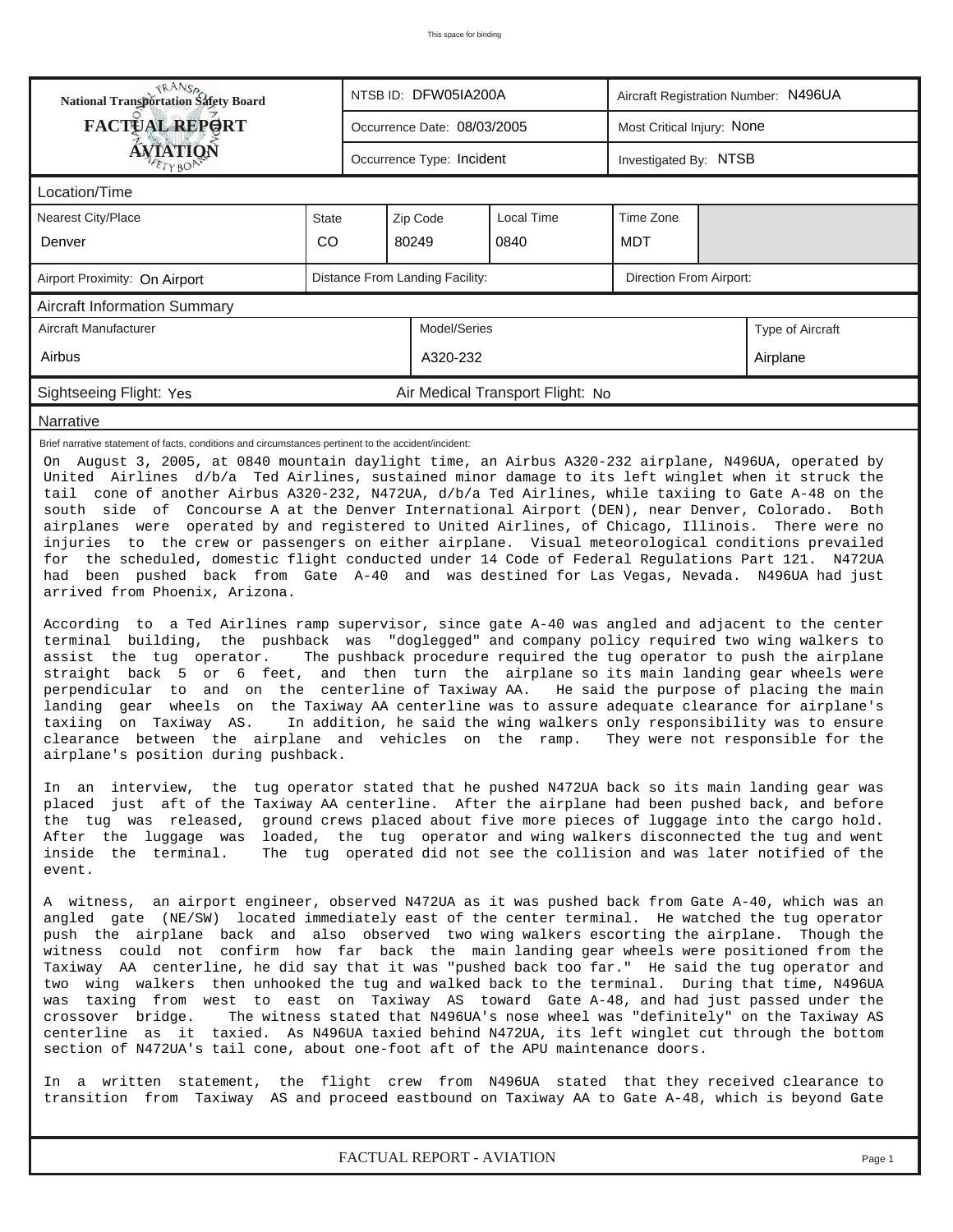| <b>National Transportation Safety Board</b> | NTSB ID: DFW05IA200A        |  |
|---------------------------------------------|-----------------------------|--|
| <b>FACTUAL REPORT</b>                       | Occurrence Date: 08/03/2005 |  |
|                                             | Occurrence Type: Incident   |  |

## *Narrative (Continued)*

A-40. As they taxied toward the crossover bridge, they noticed that N472UA was pushed back from the gate and "appeared to be out of position" reducing the normal clearance between the two aircraft. The flight crew elected to increase their wing tip clearance by moving to the right of the centerline approximately 5-6 feet just after they passed under the crossover bridge. As they approached N472UA, the Captain slowed the taxi speed to a crawl and determined there was sufficient clearance between the two aircraft. After crossing behind N472UA, N496UA taxied to Gate 48.

The flight crew aboard N472UA stated they felt a "slight movement" as N496UA taxied behind them. Immediately, the crew looked out the right cockpit window and observed no visible damage to N496UA's left wing. Shortly after, N472UA began to taxi when they were told to stop due to damage on the tail cone.

Examination of both airplanes revealed that N496UA sustained minor damage (scratches only) to the top of its left winglet, and N472UA sustained minor damage to the tail cone. The damage consisted of a tear in the skin about three feet forward of the aft-tip of the tail cone. The auxiliary power unit was not damaged.

A review of engineering drawings and measurements taken on the ramp revealed that if the main landing gear of an Airbus A320 was parked on the Taxiway AA centerline, and the nose wheel of an Airbus A320 was on the centerline of Taxiway AS, there would have been approximately 30 feet of clearance between the parked airplane's tail cone and a taxiing airplane's wingtip.

As a result of the incident, United Airlines agreed to install stop-blocks and gate identifiers at each gate on Concourse A. They also plan to work with DEN airport operations personnel to review and modify existing airport engineering drawings to properly reflect the addition of the stop-blocks. United Airlines will also revise pushback procedures to reflect the painted stop-blocks as the new stopping point.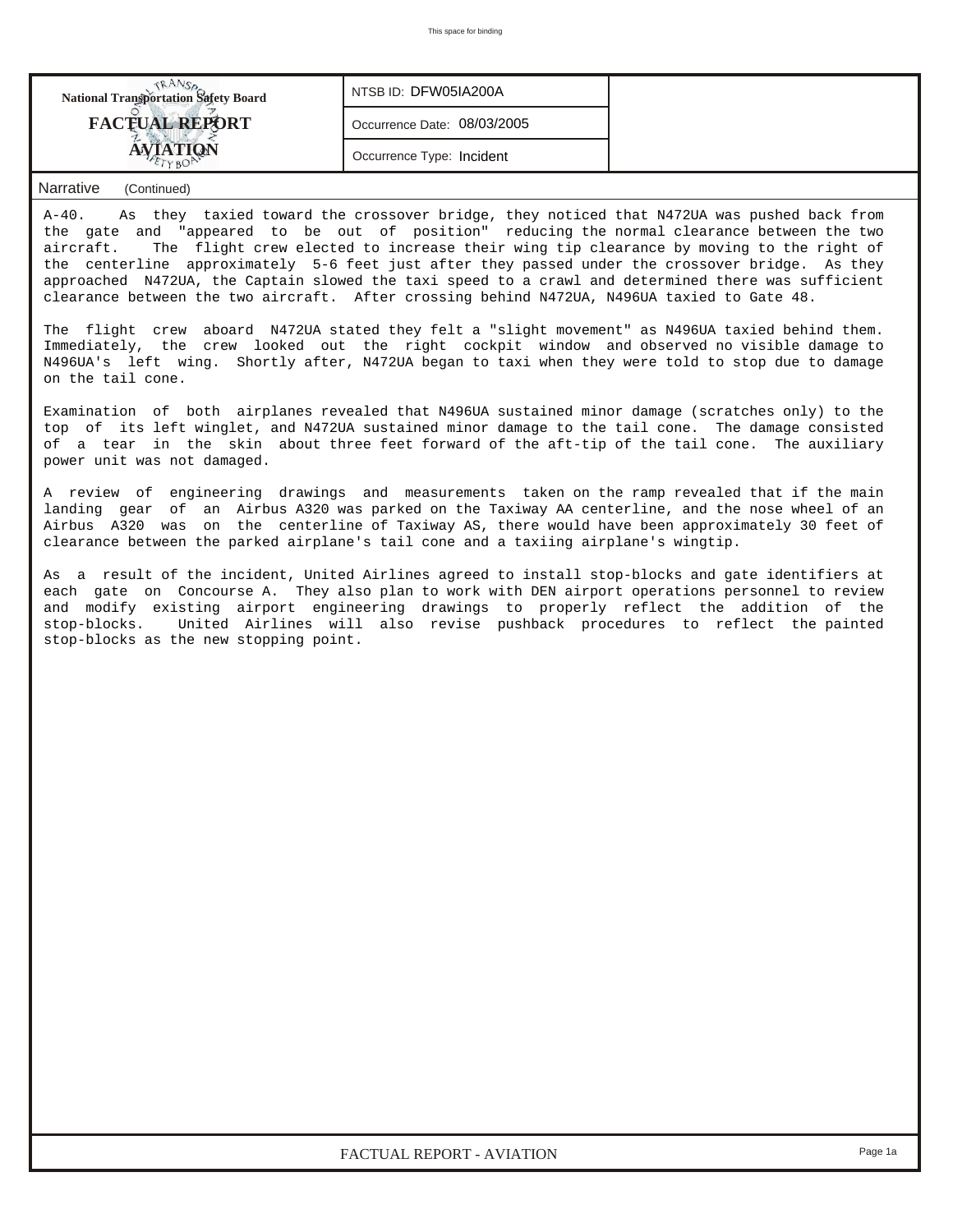| <b>National Transportation Safety Board</b>                               |                       | NTSB ID: DFW05IA200A                                                    |                                                       |                                                    |                         |                           |  |                                         |                           |              |                      |                           |  |  |  |
|---------------------------------------------------------------------------|-----------------------|-------------------------------------------------------------------------|-------------------------------------------------------|----------------------------------------------------|-------------------------|---------------------------|--|-----------------------------------------|---------------------------|--------------|----------------------|---------------------------|--|--|--|
| FACTUAL REPORT                                                            |                       |                                                                         | Occurrence Date: 08/03/2005                           |                                                    |                         |                           |  |                                         |                           |              |                      |                           |  |  |  |
|                                                                           | <b>AVIATION</b>       |                                                                         |                                                       |                                                    |                         | Occurrence Type: Incident |  |                                         |                           |              |                      |                           |  |  |  |
| Landing Facility/Approach Information                                     |                       |                                                                         |                                                       |                                                    |                         |                           |  |                                         |                           |              |                      |                           |  |  |  |
| <b>Airport Name</b>                                                       |                       | Runway Used<br>Airport ID:<br>Runway Length<br><b>Airport Elevation</b> |                                                       |                                                    |                         |                           |  |                                         |                           | Runway Width |                      |                           |  |  |  |
| Denver International Airport                                              | <b>DEN</b>            |                                                                         | 5431 Ft. MSL                                          |                                                    | <b>NA</b>               |                           |  |                                         |                           |              |                      |                           |  |  |  |
| Runway Surface Type:                                                      |                       |                                                                         |                                                       |                                                    |                         |                           |  |                                         |                           |              |                      |                           |  |  |  |
| Runway Surface Condition:                                                 |                       |                                                                         |                                                       |                                                    |                         |                           |  |                                         |                           |              |                      |                           |  |  |  |
| Type Instrument Approach: NONE                                            |                       |                                                                         |                                                       |                                                    |                         |                           |  |                                         |                           |              |                      |                           |  |  |  |
| VFR Approach/Landing: None                                                |                       |                                                                         |                                                       |                                                    |                         |                           |  |                                         |                           |              |                      |                           |  |  |  |
| Aircraft Information                                                      |                       |                                                                         |                                                       |                                                    |                         |                           |  |                                         |                           |              |                      |                           |  |  |  |
| Aircraft Manufacturer<br>Airbus                                           |                       |                                                                         |                                                       | Model/Series<br>A320-232                           |                         |                           |  |                                         |                           | 1845         | <b>Serial Number</b> |                           |  |  |  |
| Airworthiness Certificate(s): Transport                                   |                       |                                                                         |                                                       |                                                    |                         |                           |  |                                         |                           |              |                      |                           |  |  |  |
| Landing Gear Type: Retractable - Tricycle                                 |                       |                                                                         |                                                       |                                                    |                         |                           |  |                                         |                           |              |                      |                           |  |  |  |
| Homebuilt Aircraft? No                                                    | Number of Seats: 162  |                                                                         |                                                       |                                                    | Certified Max Gross Wt. | 170000 LBS                |  |                                         | Number of Engines: 2      |              |                      |                           |  |  |  |
| Engine Type:<br>Turbo Fan                                                 |                       |                                                                         |                                                       | Engine Manufacturer:<br>International Aero Engines |                         |                           |  |                                         | Model/Series:<br>V2527-A5 |              |                      | Rated Power:<br>27000 LBS |  |  |  |
| - Aircraft Inspection Information                                         |                       |                                                                         |                                                       |                                                    |                         |                           |  |                                         |                           |              |                      |                           |  |  |  |
| Type of Last Inspection                                                   |                       |                                                                         | Date of Last Inspection<br>Time Since Last Inspection |                                                    |                         |                           |  |                                         |                           |              |                      | Airframe Total Time       |  |  |  |
| <b>Continuous Airworthiness</b>                                           |                       |                                                                         | 07/2005                                               |                                                    |                         |                           |  | 182 Hours                               |                           |              | 9616 Hours           |                           |  |  |  |
| - Emergency Locator Transmitter (ELT) Information                         |                       |                                                                         |                                                       |                                                    |                         |                           |  |                                         |                           |              |                      |                           |  |  |  |
| ELT Installed? No                                                         | ELT Operated? No      |                                                                         |                                                       |                                                    |                         |                           |  | ELT Aided in Locating Accident Site? No |                           |              |                      |                           |  |  |  |
| Owner/Operator Information                                                |                       |                                                                         |                                                       |                                                    |                         |                           |  |                                         |                           |              |                      |                           |  |  |  |
| Registered Aircraft Owner                                                 |                       |                                                                         |                                                       | <b>Street Address</b>                              |                         |                           |  |                                         |                           |              |                      |                           |  |  |  |
| <b>United Air Lines</b>                                                   |                       |                                                                         | <b>State</b><br>City<br>Chicago<br>IL                 |                                                    |                         |                           |  |                                         |                           |              | Zip Code<br>60666    |                           |  |  |  |
|                                                                           | <b>Street Address</b> |                                                                         |                                                       |                                                    |                         |                           |  |                                         |                           |              |                      |                           |  |  |  |
| Operator of Aircraft                                                      |                       |                                                                         |                                                       | Same as Reg'd Aircraft Owner                       |                         |                           |  |                                         |                           |              |                      |                           |  |  |  |
| Same as Reg'd Aircraft Owner                                              |                       |                                                                         |                                                       | <b>State</b><br>City                               |                         |                           |  |                                         |                           |              | Zip Code             |                           |  |  |  |
| Operator Designator Code: UALA<br>Operator Does Business As: TED Airlines |                       |                                                                         |                                                       |                                                    |                         |                           |  |                                         |                           |              |                      |                           |  |  |  |
| - Type of U.S. Certificate(s) Held:                                       |                       |                                                                         |                                                       |                                                    |                         |                           |  |                                         |                           |              |                      |                           |  |  |  |
| Air Carrier Operating Certificate(s): Flag Carrier/Domestic               |                       |                                                                         |                                                       |                                                    |                         |                           |  |                                         |                           |              |                      |                           |  |  |  |
| Operating Certificate: Large Aircraft Operator                            |                       |                                                                         |                                                       |                                                    | Operator Certificate:   |                           |  |                                         |                           |              |                      |                           |  |  |  |
| Regulation Flight Conducted Under: Part 121: Air Carrier                  |                       |                                                                         |                                                       |                                                    |                         |                           |  |                                         |                           |              |                      |                           |  |  |  |
| Type of Flight Operation Conducted: Scheduled; Domestic; Passenger Only   |                       |                                                                         |                                                       |                                                    |                         |                           |  |                                         |                           |              |                      |                           |  |  |  |
| FACTUAL REPORT - AVIATION<br>Page 2                                       |                       |                                                                         |                                                       |                                                    |                         |                           |  |                                         |                           |              |                      |                           |  |  |  |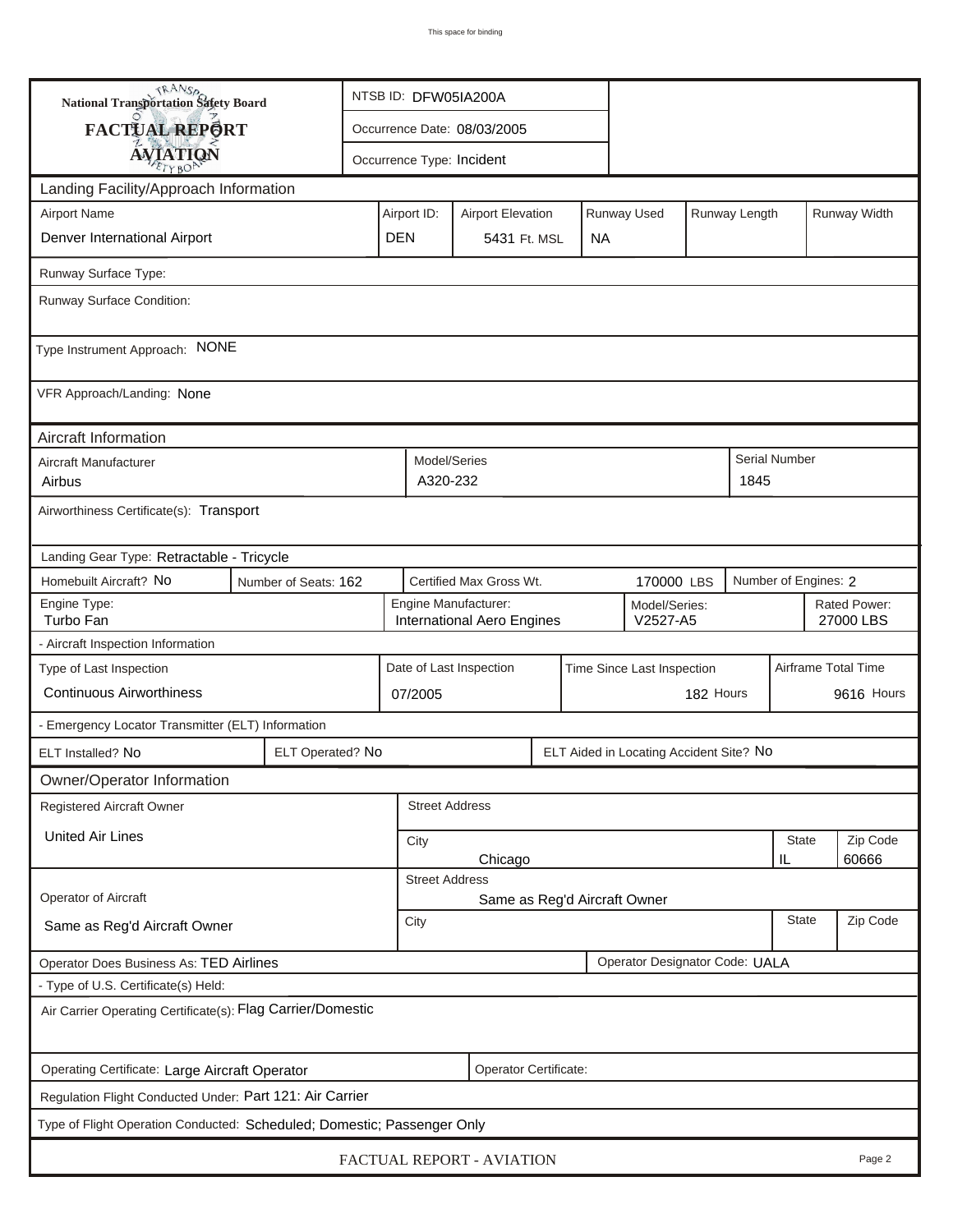| <b>National Transportation Safety Board</b><br>NTSB ID: DFW05IA200A |                                                         |         |                        |                                                   |                           |         |              |                                         |                    |                    |                             |      |                                    |                     |
|---------------------------------------------------------------------|---------------------------------------------------------|---------|------------------------|---------------------------------------------------|---------------------------|---------|--------------|-----------------------------------------|--------------------|--------------------|-----------------------------|------|------------------------------------|---------------------|
| FACTUAL REPORT<br>Occurrence Date: 08/03/2005                       |                                                         |         |                        |                                                   |                           |         |              |                                         |                    |                    |                             |      |                                    |                     |
|                                                                     | <b>AVIATION</b><br>Occurrence Type: Incident            |         |                        |                                                   |                           |         |              |                                         |                    |                    |                             |      |                                    |                     |
|                                                                     |                                                         |         |                        |                                                   |                           |         |              |                                         |                    |                    |                             |      |                                    |                     |
| <b>First Pilot Information</b>                                      |                                                         |         |                        |                                                   |                           |         |              |                                         |                    |                    |                             |      |                                    |                     |
| Name                                                                |                                                         |         |                        |                                                   |                           | City    |              |                                         |                    |                    | <b>State</b>                |      | Date of Birth                      | Age                 |
| On File                                                             |                                                         |         |                        |                                                   |                           | On File |              |                                         |                    |                    | On File                     |      | On File                            | 41                  |
| Sex: F                                                              | Seat Occupied: Left                                     |         |                        | Principal Profession: Occupational Pilot          |                           |         |              |                                         |                    |                    | Certificate Number: On File |      |                                    |                     |
| Airline Transport; Flight Instructor; Commercial<br>Certificate(s): |                                                         |         |                        |                                                   |                           |         |              |                                         |                    |                    |                             |      |                                    |                     |
| Airplane Rating(s):<br>Multi-engine Land; Single-engine Land        |                                                         |         |                        |                                                   |                           |         |              |                                         |                    |                    |                             |      |                                    |                     |
|                                                                     | Rotorcraft/Glider/LTA: None                             |         |                        |                                                   |                           |         |              |                                         |                    |                    |                             |      |                                    |                     |
|                                                                     | Instrument Rating(s):                                   |         |                        |                                                   |                           |         |              |                                         |                    |                    |                             |      |                                    |                     |
| Airplane<br>Airplane Single-engine<br>Instructor Rating(s):         |                                                         |         |                        |                                                   |                           |         |              |                                         |                    |                    |                             |      |                                    |                     |
|                                                                     | Type Rating/Endorsement for Accident/Incident Aircraft? |         |                        |                                                   |                           |         |              | Current Biennial Flight Review? 02/2005 |                    |                    |                             |      |                                    |                     |
|                                                                     | Medical Cert.: Class 1                                  |         |                        | Medical Cert. Status: Without Waivers/Limitations |                           |         |              |                                         |                    |                    |                             |      | Date of Last Medical Exam: 05/2005 |                     |
|                                                                     |                                                         |         |                        |                                                   |                           |         |              |                                         |                    |                    |                             |      |                                    |                     |
| - Flight Time Matrix                                                |                                                         | All A/C | This Make<br>and Model | Airplane<br>Single Engine                         | Airplane<br>Mult-Engine   | Night   |              | Instrument<br>Actual                    |                    | Simulated          | Rotorcraft                  |      | Glider                             | Lighter<br>Than Air |
| <b>Total Time</b>                                                   |                                                         | 8079    | 2182                   |                                                   |                           |         |              |                                         |                    |                    |                             |      |                                    |                     |
|                                                                     | Pilot In Command(PIC)                                   | 5154    | 2182                   |                                                   |                           |         |              |                                         |                    |                    |                             |      |                                    |                     |
| Instructor<br>Last 90 Days                                          |                                                         |         |                        |                                                   |                           |         |              |                                         |                    |                    |                             |      |                                    |                     |
| Last 30 Days                                                        |                                                         |         | 214<br>74              |                                                   |                           |         |              |                                         |                    |                    |                             |      |                                    |                     |
| Last 24 Hours                                                       |                                                         |         | $\overline{c}$         |                                                   |                           |         |              |                                         |                    |                    |                             |      |                                    |                     |
| Seatbelt Used? Yes                                                  |                                                         |         |                        | Shoulder Harness Used? Yes                        |                           |         |              | Toxicology Performed? No                |                    |                    |                             |      | Second Pilot? Yes                  |                     |
|                                                                     |                                                         |         |                        |                                                   |                           |         |              |                                         |                    |                    |                             |      |                                    |                     |
|                                                                     | Flight Plan/Itinerary                                   |         |                        |                                                   |                           |         |              |                                         |                    |                    |                             |      |                                    |                     |
|                                                                     | Type of Flight Plan Filed: IFR                          |         |                        |                                                   |                           |         |              |                                         |                    |                    |                             |      |                                    |                     |
| Departure Point                                                     |                                                         |         |                        |                                                   |                           |         | <b>State</b> |                                         | Airport Identifier |                    |                             |      | Departure Time                     | Time Zone           |
| Phoenix                                                             |                                                         |         |                        |                                                   |                           |         | AZ           |                                         | <b>PHX</b>         |                    |                             | 0555 |                                    | <b>PST</b>          |
| <b>Destination</b>                                                  |                                                         |         |                        |                                                   |                           |         | State        |                                         |                    | Airport Identifier |                             |      |                                    |                     |
| Same as Accident/Incident Location                                  |                                                         |         |                        |                                                   |                           |         | <b>DEN</b>   |                                         |                    |                    |                             |      |                                    |                     |
|                                                                     | Type of Clearance: None                                 |         |                        |                                                   |                           |         |              |                                         |                    |                    |                             |      |                                    |                     |
| Type of Airspace:                                                   | Unknown                                                 |         |                        |                                                   |                           |         |              |                                         |                    |                    |                             |      |                                    |                     |
|                                                                     | Weather Information                                     |         |                        |                                                   |                           |         |              |                                         |                    |                    |                             |      |                                    |                     |
| Source of Briefing:                                                 |                                                         |         |                        |                                                   |                           |         |              |                                         |                    |                    |                             |      |                                    |                     |
|                                                                     | Unknown                                                 |         |                        |                                                   |                           |         |              |                                         |                    |                    |                             |      |                                    |                     |
| Method of Briefing:                                                 |                                                         |         |                        |                                                   |                           |         |              |                                         |                    |                    |                             |      |                                    |                     |
|                                                                     |                                                         |         |                        |                                                   | FACTUAL REPORT - AVIATION |         |              |                                         |                    |                    |                             |      |                                    | Page 3              |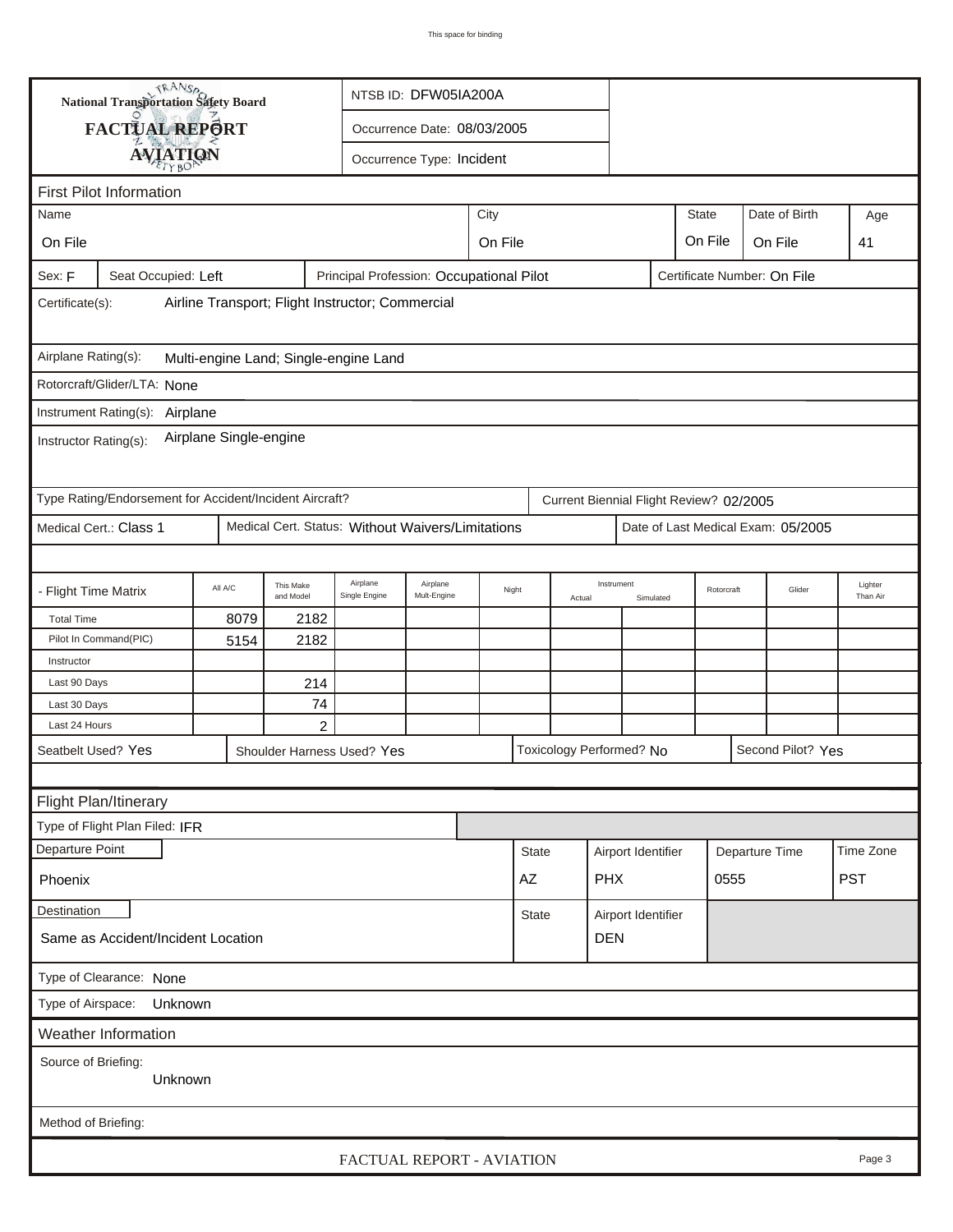| <b>National Transportation Safety Board</b> |                                                              | NTSB ID: DFW05IA200A |                             |           |                           |                                 |    |                                                       |  |                   |       |        |
|---------------------------------------------|--------------------------------------------------------------|----------------------|-----------------------------|-----------|---------------------------|---------------------------------|----|-------------------------------------------------------|--|-------------------|-------|--------|
|                                             | FACTUAL REPORT                                               |                      | Occurrence Date: 08/03/2005 |           |                           |                                 |    |                                                       |  |                   |       |        |
| <b>AVIATION</b>                             |                                                              |                      |                             |           | Occurrence Type: Incident |                                 |    |                                                       |  |                   |       |        |
|                                             | Weather Information                                          |                      |                             |           |                           |                                 |    |                                                       |  |                   |       |        |
| WOF ID                                      | <b>Observation Time</b>                                      | Time Zone            | <b>WOF Elevation</b>        |           |                           | WOF Distance From Accident Site |    | Direction From Accident Site                          |  |                   |       |        |
|                                             |                                                              |                      |                             |           |                           |                                 |    |                                                       |  |                   |       |        |
| <b>DEN</b>                                  | 1353                                                         | <b>MDT</b>           | 5431 Ft. MSL                |           |                           |                                 |    | <b>NM</b>                                             |  | Deg. Mag.         |       |        |
|                                             | Sky/Lowest Cloud Condition: Scattered                        |                      |                             |           |                           | 5000 Ft. AGL                    |    | Condition of Light: Day                               |  |                   |       |        |
|                                             | Lowest Ceiling: Broken                                       |                      | 8500 Ft. AGL                |           | Visibility:               |                                 | 10 | <b>SM</b>                                             |  | Altimeter:        | 30.15 | "Hg    |
| Temperature:                                | 23 °C                                                        | Dew Point:           | $9^{\circ}C$                |           | Wind Direction: 240       |                                 |    |                                                       |  | Density Altitude: |       | Ft.    |
| Wind Speed: 8                               |                                                              | Gusts:               |                             |           |                           |                                 |    | Weather Condtions at Accident Site: Visual Conditions |  |                   |       |        |
| Visibility (RVR):                           | Ft.                                                          | Visibility (RVV)     |                             | <b>SM</b> |                           | Intensity of Precipitation:     |    |                                                       |  |                   |       |        |
|                                             | Restrictions to Visibility: No Obscuration; No Precipitation |                      |                             |           |                           |                                 |    |                                                       |  |                   |       |        |
|                                             |                                                              |                      |                             |           |                           |                                 |    |                                                       |  |                   |       |        |
| Type of Precipitation:                      |                                                              |                      |                             |           |                           |                                 |    |                                                       |  |                   |       |        |
|                                             |                                                              |                      |                             |           |                           |                                 |    |                                                       |  |                   |       |        |
|                                             | <b>Accident Information</b>                                  |                      |                             |           |                           |                                 |    |                                                       |  |                   |       |        |
|                                             | Aircraft Damage: Minor                                       |                      | Aircraft Fire: None         |           |                           |                                 |    | Aircraft Explosion None                               |  |                   |       |        |
| Classification:                             |                                                              |                      |                             |           |                           |                                 |    |                                                       |  |                   |       |        |
|                                             | - Injury Summary Matrix                                      | Fatal                | Serious<br>Minor            |           | None                      | <b>TOTAL</b>                    |    |                                                       |  |                   |       |        |
| <b>First Pilot</b>                          |                                                              |                      |                             |           | $\mathbf{1}$              | 1                               |    |                                                       |  |                   |       |        |
| Second Pilot                                |                                                              |                      |                             |           | 1                         | 1                               |    |                                                       |  |                   |       |        |
| <b>Student Pilot</b>                        |                                                              |                      |                             |           |                           |                                 |    |                                                       |  |                   |       |        |
|                                             | Flight Instructor                                            |                      |                             |           |                           |                                 |    |                                                       |  |                   |       |        |
| <b>Check Pilot</b>                          |                                                              |                      |                             |           |                           |                                 |    |                                                       |  |                   |       |        |
|                                             | <b>Flight Engineer</b>                                       |                      |                             |           |                           |                                 |    |                                                       |  |                   |       |        |
|                                             | Cabin Attendants                                             |                      |                             |           | 4                         | 4                               |    |                                                       |  |                   |       |        |
| Other Crew                                  |                                                              |                      |                             |           |                           |                                 |    |                                                       |  |                   |       |        |
| Passengers                                  |                                                              |                      |                             |           | 156                       | 156                             |    |                                                       |  |                   |       |        |
| - TOTAL ABOARD -                            |                                                              |                      |                             |           | 162                       | 162                             |    |                                                       |  |                   |       |        |
| Other Ground                                |                                                              |                      |                             |           |                           |                                 |    |                                                       |  |                   |       |        |
|                                             | - GRAND TOTAL -                                              |                      |                             |           | 162                       | 162                             |    |                                                       |  |                   |       |        |
|                                             |                                                              |                      |                             |           |                           |                                 |    |                                                       |  |                   |       |        |
|                                             |                                                              |                      | FACTUAL REPORT - AVIATION   |           |                           |                                 |    |                                                       |  |                   |       | Page 4 |